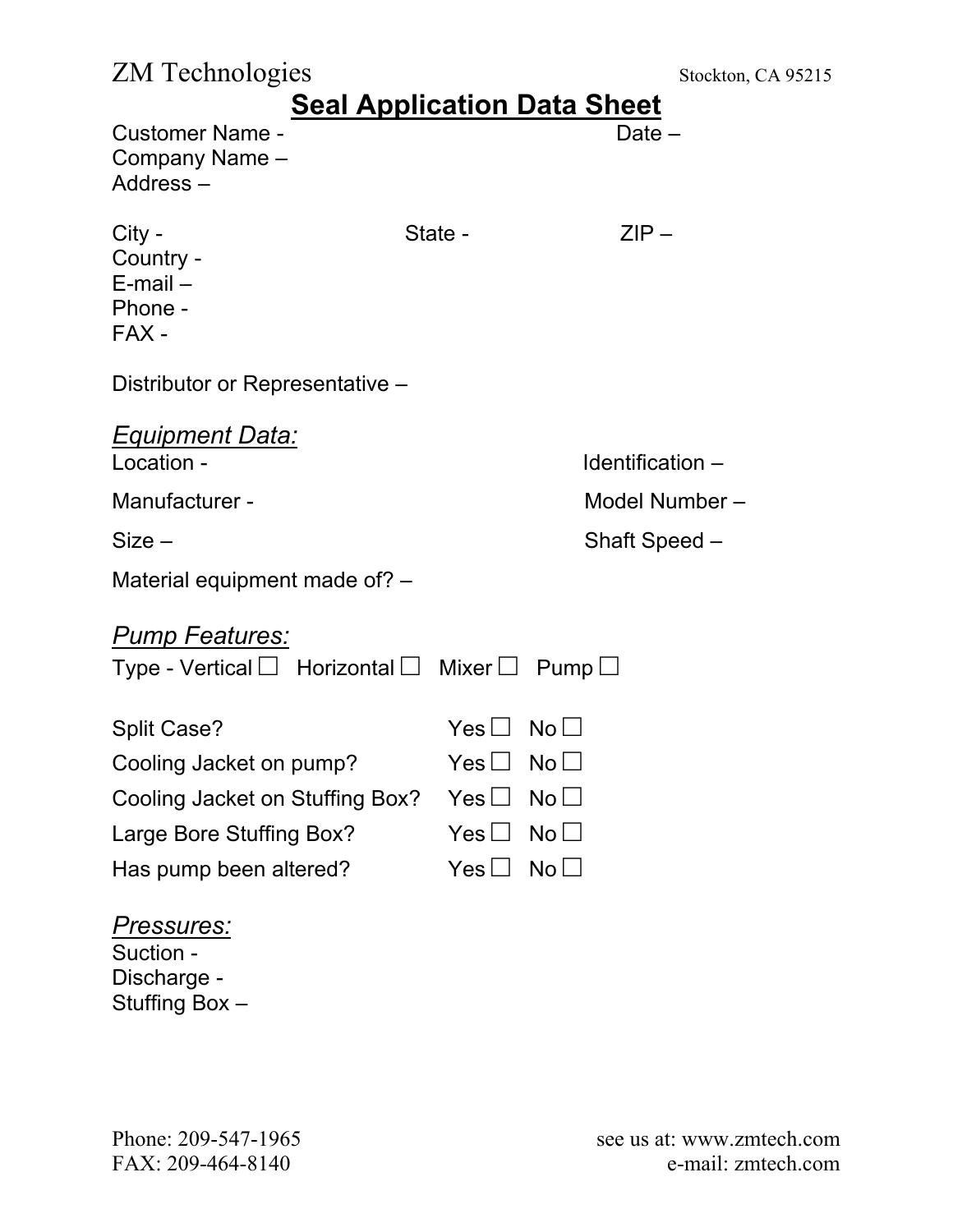## ZM Technologies Stockton, CA 95215





*Equipment Dimensions:*

- 
- 
- 
- 
- $A Sleeve O.D. B Shaff O.D. -$
- C- Stuffing Box bore  $E -$  Nearest Obstruction –
- D Register O.D. F Stuffing Box depth –
- $G$  End of sleeve  $H$  Register length –
- J Bolt/Stud size K Bolt/Stud Circle –